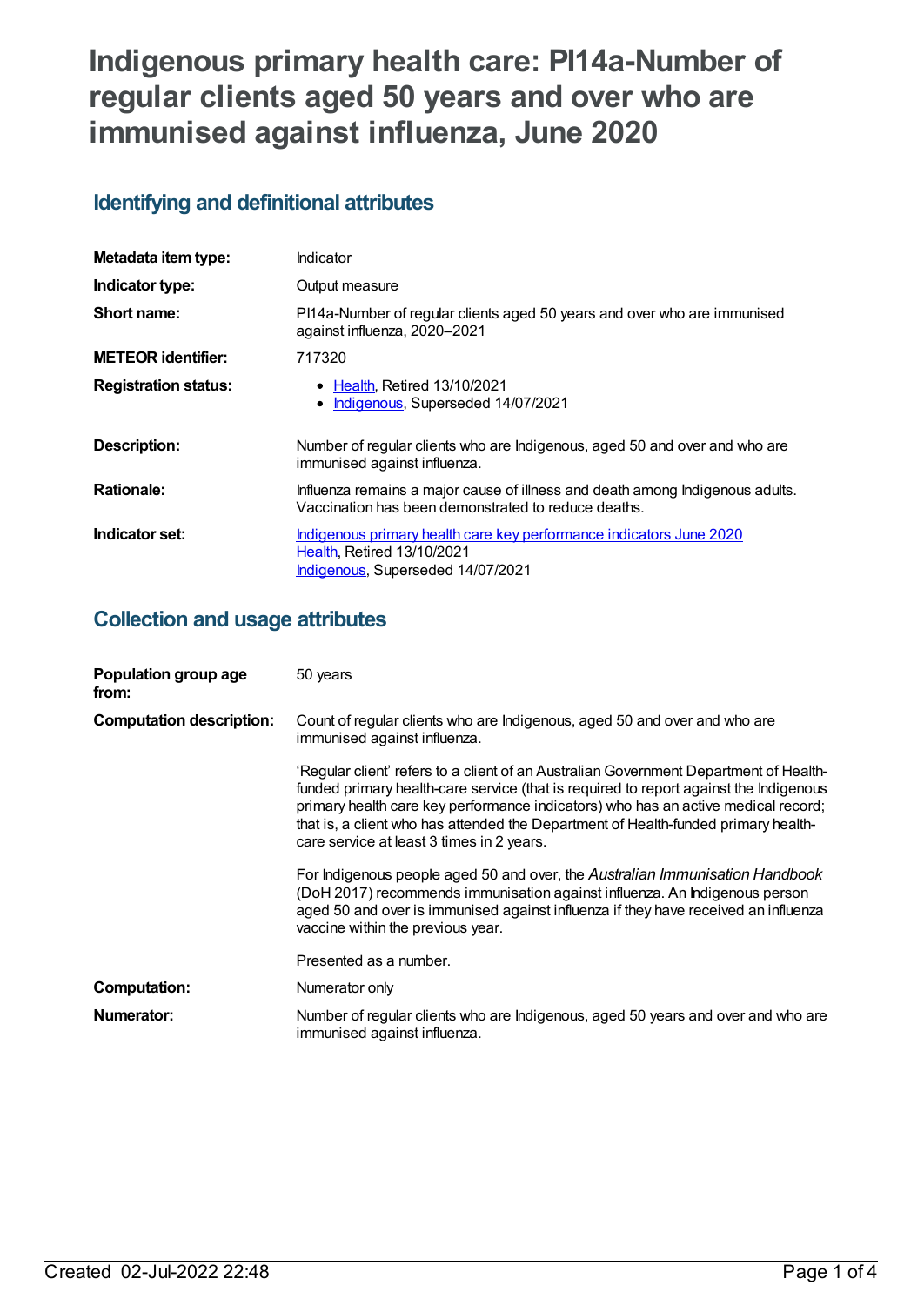[Person—age,](https://meteor.aihw.gov.au/content/303794) total years N[NN]

**Data Source**

[Indigenous](https://meteor.aihw.gov.au/content/430643) primary health care data collection

**NMDS / DSS**

[Indigenous](https://meteor.aihw.gov.au/content/715320) primary health care NBEDS 2020–21

### **Data Element / Data Set**

[Person—influenza](https://meteor.aihw.gov.au/content/457688) immunisation indicator, yes/no code N

**Data Source**

[Indigenous](https://meteor.aihw.gov.au/content/430643) primary health care data collection

**NMDS / DSS**

[Indigenous](https://meteor.aihw.gov.au/content/715320) primary health care NBEDS 2020–21

**Guide for use**

An Indigenous person aged 50 and over is immunised against influenza if they have received an influenza vaccine within the previous year.

#### **Data Element / Data Set**

[Person—Indigenous](https://meteor.aihw.gov.au/content/602543) status, code N

**Data Source**

[Indigenous](https://meteor.aihw.gov.au/content/430643) primary health care data collection

**NMDS / DSS**

[Indigenous](https://meteor.aihw.gov.au/content/715320) primary health care NBEDS 2020–21

#### **Data Element / Data Set**

[Person—regular](https://meteor.aihw.gov.au/content/686291) client indicator, yes/no code N

**Data Source**

[Indigenous](https://meteor.aihw.gov.au/content/430643) primary health care data collection

**NMDS / DSS**

[Indigenous](https://meteor.aihw.gov.au/content/715320) primary health care NBEDS 2020–21

#### **Disaggregation:** Sex:

a) Male

b) Female

**Disaggregation data elements:**

**Data Element / Data Set**

[Person—sex,](https://meteor.aihw.gov.au/content/635126) code X

**Data Source**

[Indigenous](https://meteor.aihw.gov.au/content/430643) primary health care data collection

**NMDS / DSS**

[Indigenous](https://meteor.aihw.gov.au/content/715320) primary health care NBEDS 2020–21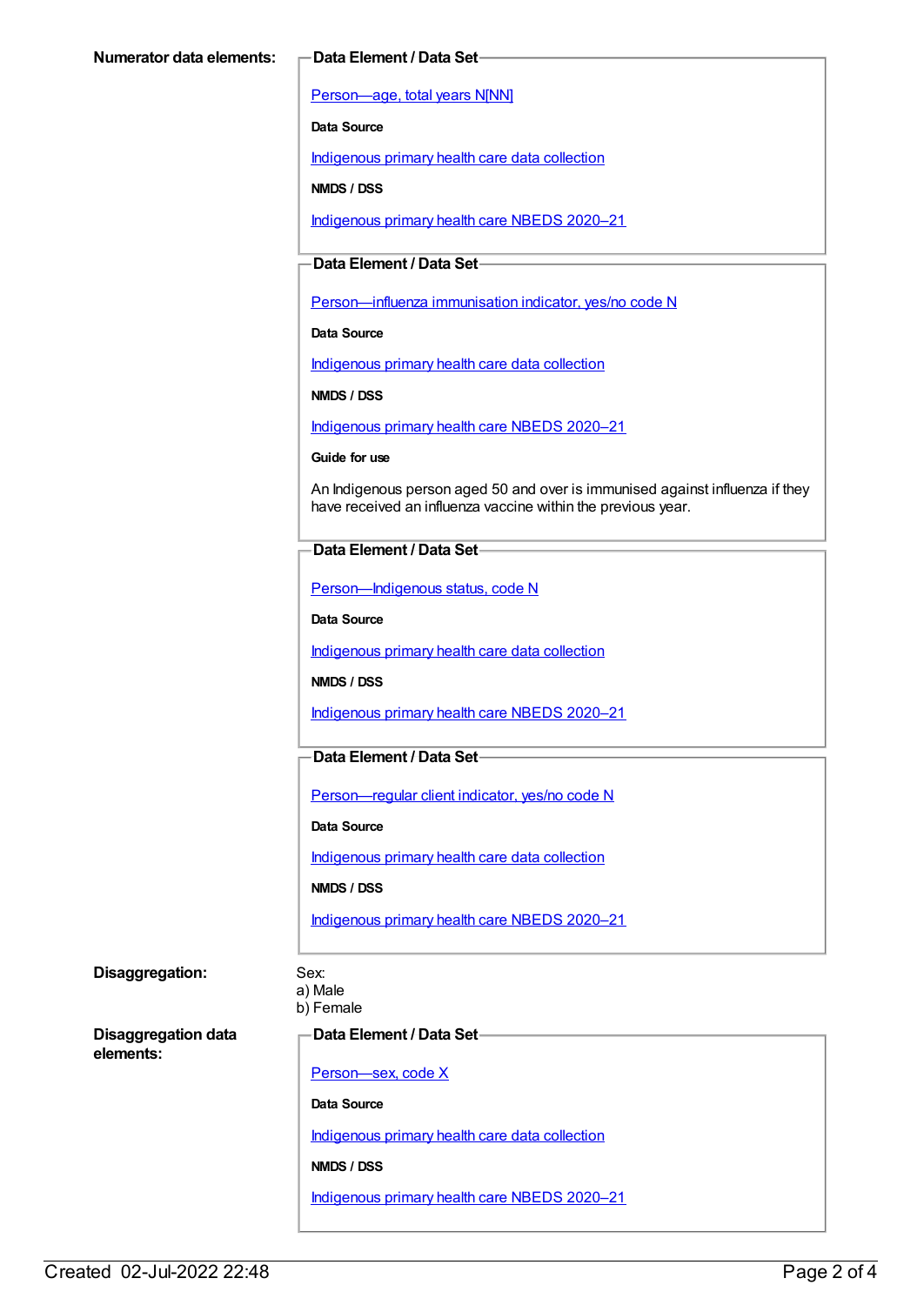**Comments:** This indicator covers <sup>a</sup> <sup>24</sup> month reporting period from <sup>1</sup> January <sup>2020</sup> to <sup>31</sup> December 2021:

- Indigenous primary health care NBEDS 2019-20 covers the period 01/01/2020 to 30/06/2020
- Indigenous primary health care NBEDS 2020-21 covers the period 01/07/2020 to 30/06/2021
- Indigenous primary health care NBEDS 2021-22 (to be released) will cover the period 01/07/2021 to 31/12/2021.

# **Representational attributes**

| Count   |
|---------|
|         |
| Person  |
| N[N(6)] |
|         |

## **Indicator conceptual framework**

| <b>Framework and</b> | Effective/Appropriate/Efficient |
|----------------------|---------------------------------|
| dimensions:          |                                 |

## **Data source attributes**

| Data sources: | Data Source                                    |
|---------------|------------------------------------------------|
|               | Indigenous primary health care data collection |
|               | Frequency                                      |
|               | 6 monthly                                      |
|               | Data custodian                                 |
|               | Australian Institute of Health and Welfare.    |

## **Source and reference attributes**

| <b>Submitting organisation:</b> | Australian Institute of Health and Welfare                                                                                                                                                                                                   |
|---------------------------------|----------------------------------------------------------------------------------------------------------------------------------------------------------------------------------------------------------------------------------------------|
|                                 | Australian Government Department of Health                                                                                                                                                                                                   |
| <b>Reference documents:</b>     | DoH (Australian Government Department of Health) 2017. Vaccination for<br>Aboriginal and Torres Strait Islander People, Australian Immunisation Handbook,<br>10 <sup>th</sup> Edition. Australian Government Department of Health, Canberra. |

# **Relational attributes**